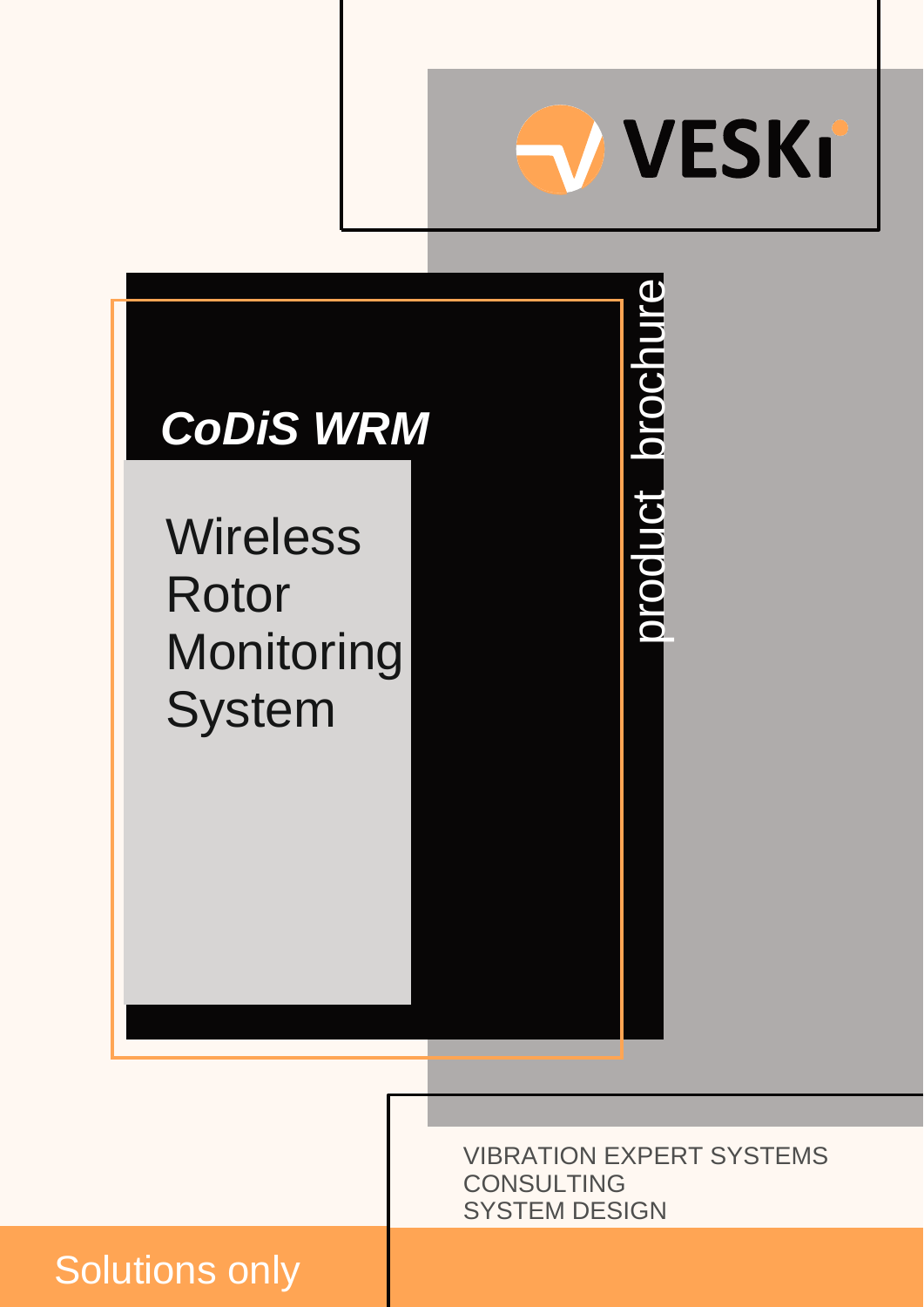## **System layout**



Wireless Rotor Monitoring System for generators with brush-less exciter Powered from excitation current (patent pending), Tested up to 50G (pending further testing),

Easy installation of sensors with Self-adhesive silicone clamps (patent pending).

Dynamic measurements of electric and mechanical parameters significantly contribute to overall reliability of hydro-generators. Overstressing of rotor/stator in many different ways may cause deforming of rotor/stator shape/geometry, making the whole generator system prone to failure.

Thanks to rotor Air Gap Sensor this is the first method to allow real time measurements of stator geometry under dynamic conditions. Rotor Magnetic Induction Sensor makes possible monitoring of the generator system functionalities and may crucially contribute to the overall reliability. Fault prevention is now possible and saves cost of major overhauls.

## *CoDiS WRM - Wireless Rotor Monitor*



Wi-Fi Connection

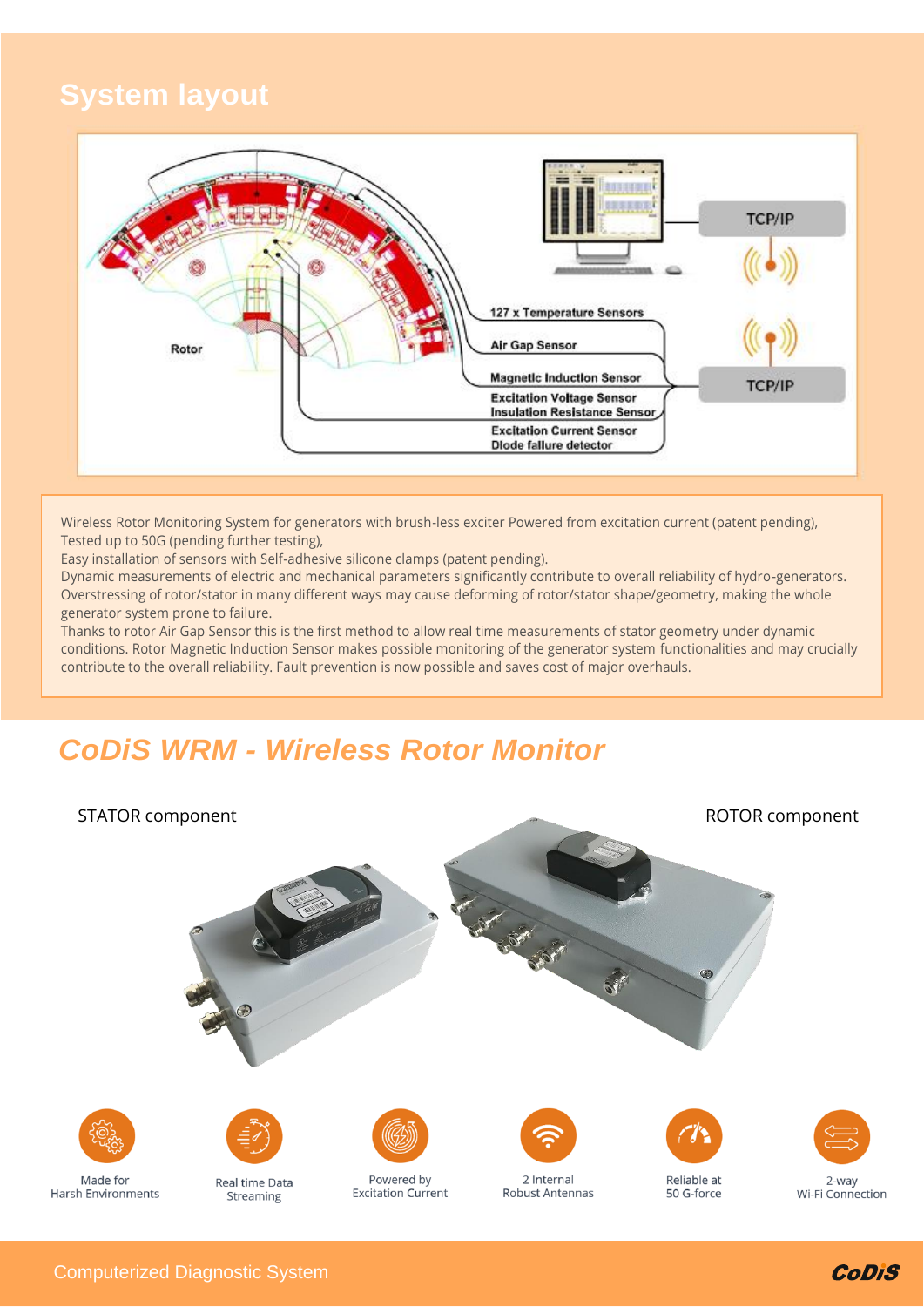## *CoDiS RM - Wireless Rotor Monitor*



Wireless Rotor Monitor- excitation voltage, Magnetic Induction, Air Gap and excitation current measuring sample Rotor pole thermal map with history temperature evolution - Hydro Electric Power Plant "HE Vinodol"

## **Features**

## **Standard Data analysis tools:**

- Rotor temperature monitoring (thermal map)
- Excitation current and voltage
- Air Gap
- Magnetic field



Wireless Rotor Monitor- Rotor Temperature polar plot and barographs plot with indicators - HPP Wivenhoe